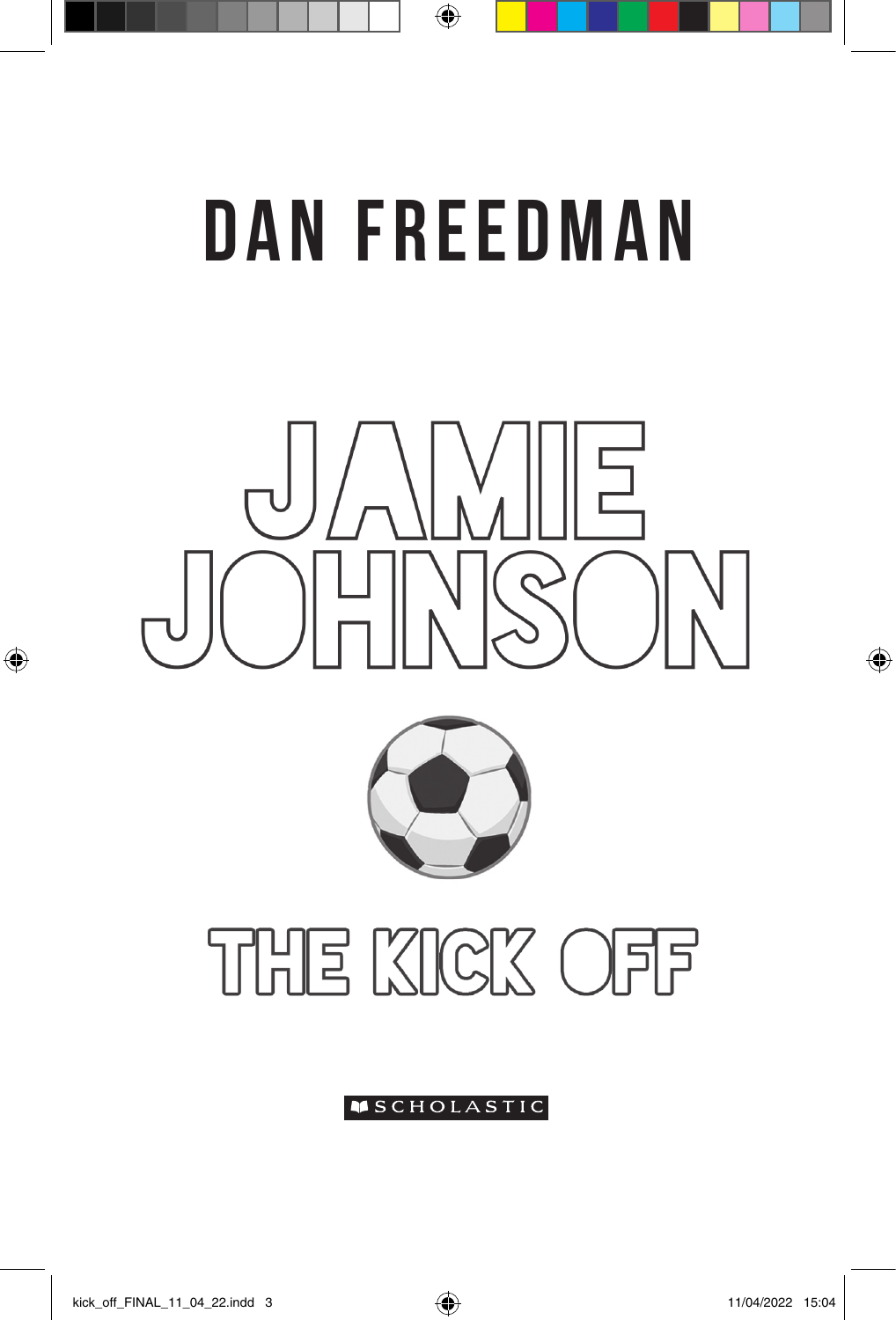

⊕

#### *KINGFIELD SCHOOL UNDER 14s TRIAL MATCH 60:00 MINS PLAYED BLUES 1 REDS 0 WALSH, 22*

This was it. This was Jamie's chance to prove himself. This was what he'd waited six months for. Kingfield School didn't know who Jamie Johnson really was. They didn't know the kind of talent he had.

Now he could show them.

Dillon Simmonds had no idea who he'd been messing with. Jamie could shove all his stupid words back down his mouth with one goal today.

⊕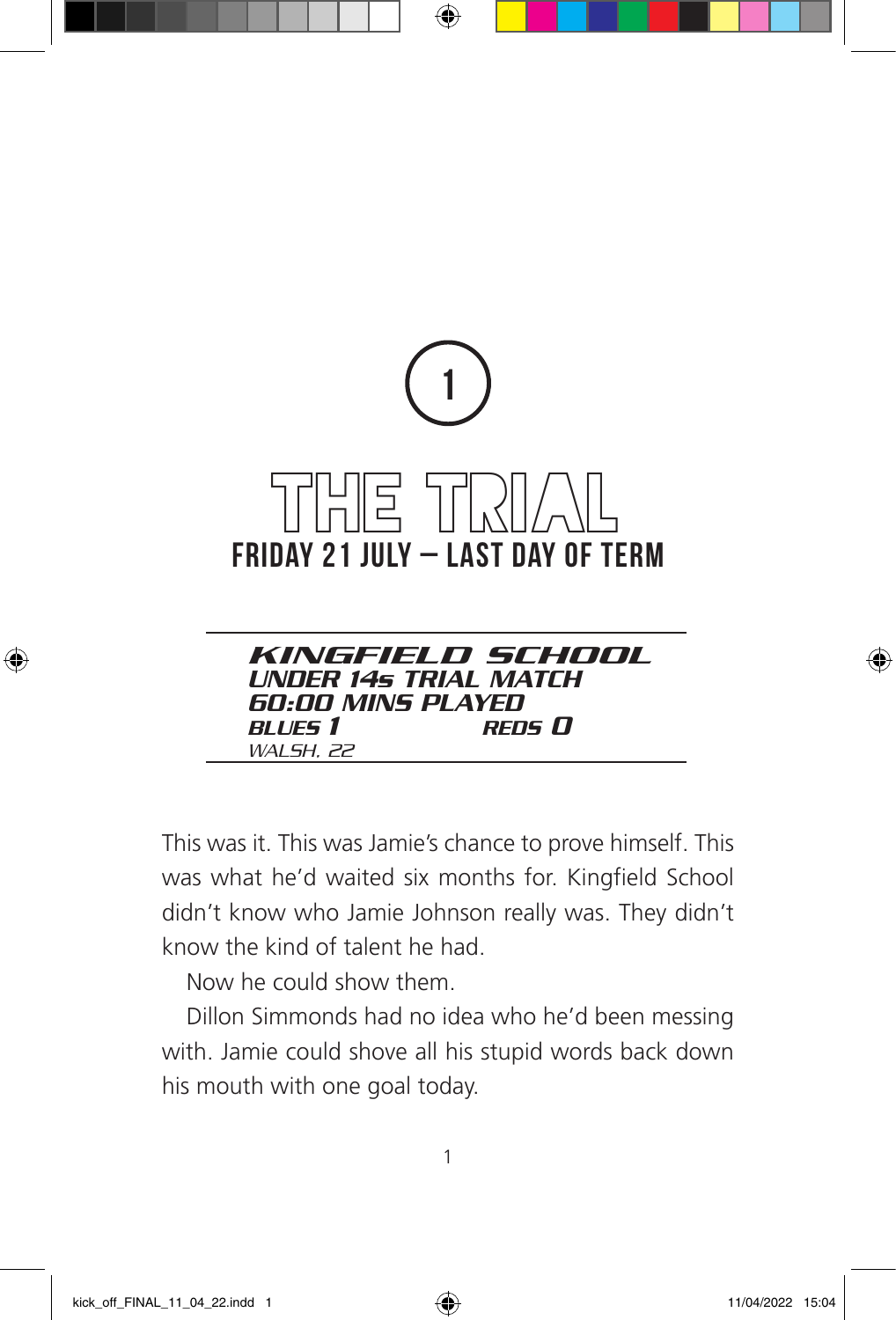That was the plan anyway. But these trials to see who would be in the Kingfield Under-fourteen A team next year were not going according to the script.

When he most needed his skills, nothing was working for Jamie.

There were only ten minutes left and Jamie hadn't shown a thing.

People kept hoofing the ball to him in the air. He was never going to get anywhere like that. He was a winger. He needed the ball passed to his feet.

Jamie had been in pain since the first minute, too. He was wearing a pair of worn-out old socks that had holes in them and his boots were rubbing against his heels the whole time. He'd scored some of his best ever goals in these boots, but today they were hurting him. They had sawn off all the skin on the backs of his heels. He was sure he was bleeding.

Jamie bent down and undid his laces. Maybe if he re-tied them looser it wouldn't hurt as much.

He had just done up his laces and was getting ready to stand up and get back into the game when he suddenly felt a knee jar right into his ribs. It knocked him sideways on to the ground.

"Ha ha! – what you doing on the floor? Had enough, have you?" sneered Dillon Simmonds as he jogged past. They both knew full well that it was him who'd knocked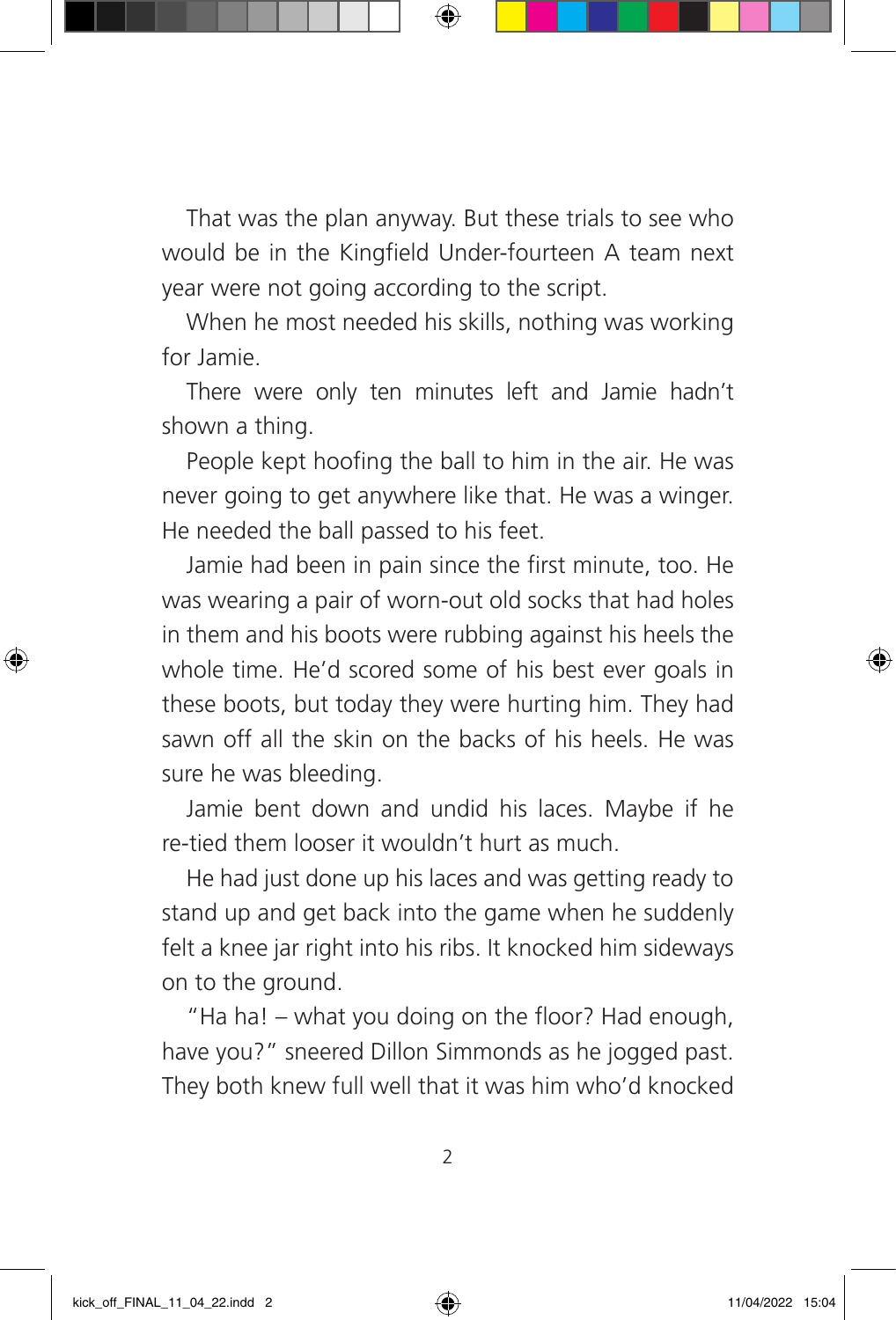Jamie over, and that he'd done it on purpose. You could see it in his evil smile.

"Shut your face, Simmonds – you can't even run," said Jamie, getting to his feet.

Jamie knew that Dillon wasn't really slow. He was pretty much all muscle. But he also knew that Dillon hated being called slow so it was a good way to wind him up.

"Talk to me when you've actually touched the ball, *Ginge*," Dillon shouted back, laughing as he went.

Jamie jogged back to his position on the left wing. He was shaking his head. The sad thing was, for once in his life Dillon actually had a point. Jamie had hardly touched the ball all game and he knew it. Mr Marsden probably didn't even know he was on the pitch.

But then, out of nothing, it happened. A chance!

The goalkeeper on Jamie's side belted the ball forward. It was a huge kick and when it hit the hard dusty ground, it bounced so high that it went over the whole of the opposition defence.

Jamie spotted what was going to happen before anyone else on the pitch. He dashed after the ball and was way too quick for any of the defenders to keep up with him.

It was just him against the keeper. He was in.

Latching on to the ball, he steadied himself as he

3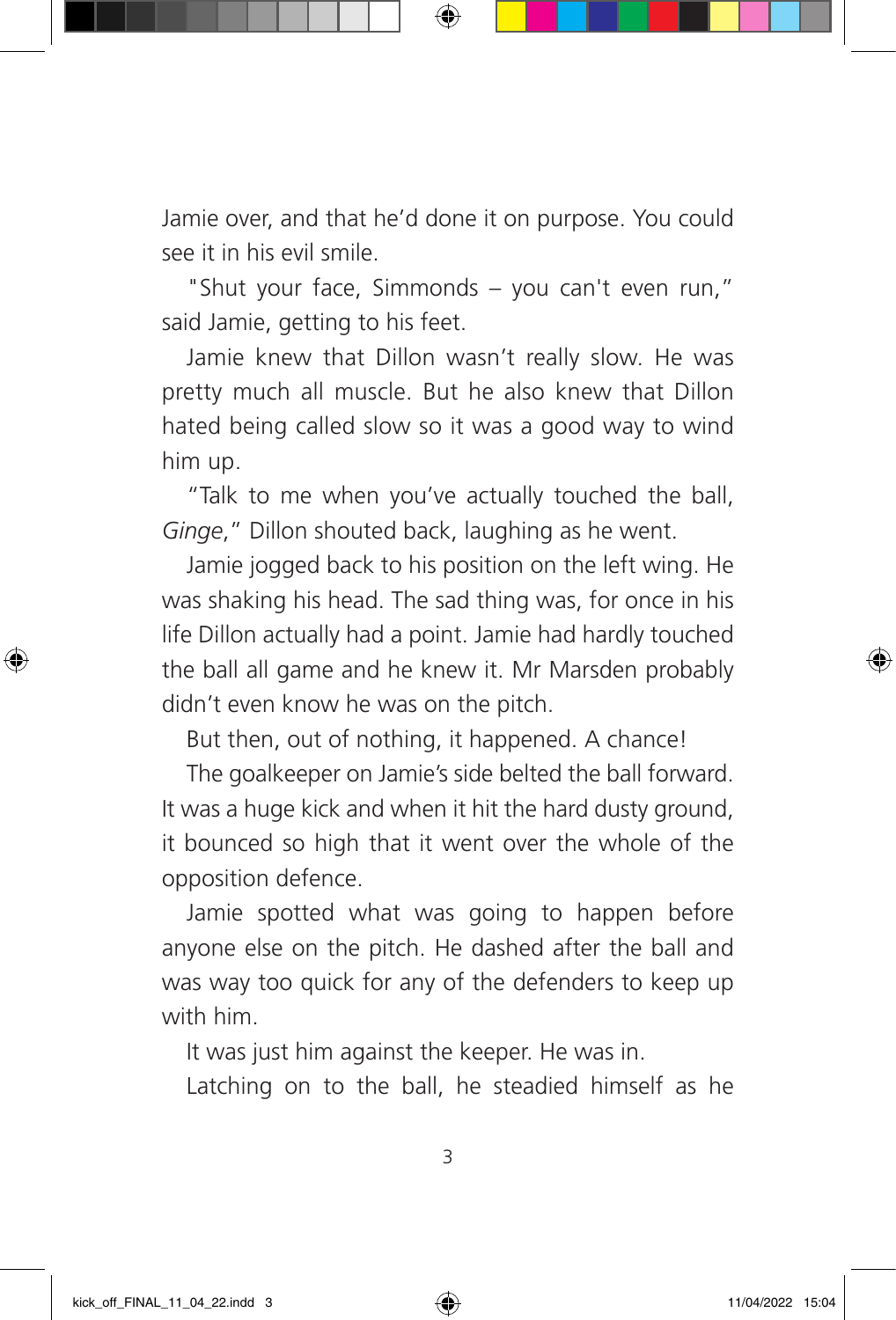waited for it to drop.

One sweet strike from his left foot. Then Marsden would know who Jamie Johnson was, all right.

He could have smashed it on the half-volley but he let the ball bounce to give himself that bit more time.

Then he swivelled and, with his right foot planted in the ground and his left knee bent all the way back, he got ready to snap through the strike. He wanted to rifle it into the net.

But, just as he was about to crack the ball home, he was hit by a cyclone of a challenge.

Dillon Simmonds, a human truck, had driven straight into Jamie, catapulting him into the air. Jamie found himself lying winded on the ground. His dream goal had been ripped away.

"Get up, you diver," shouted Dillon, grabbing Jamie's shirt by the collar.

"Get your hands off me," said Jamie, desperately trying to get his breath back.

Jamie wanted to retaliate but inside he was struggling just to breathe. Dillon had taken him out good and proper. It felt like someone was in his chest, strangling his lungs. The more he tried to gulp in the air, the more it hurt.

"OK, you two. Break it up," said Mr Marsden, who was quickly on the scene. "I saw what happened.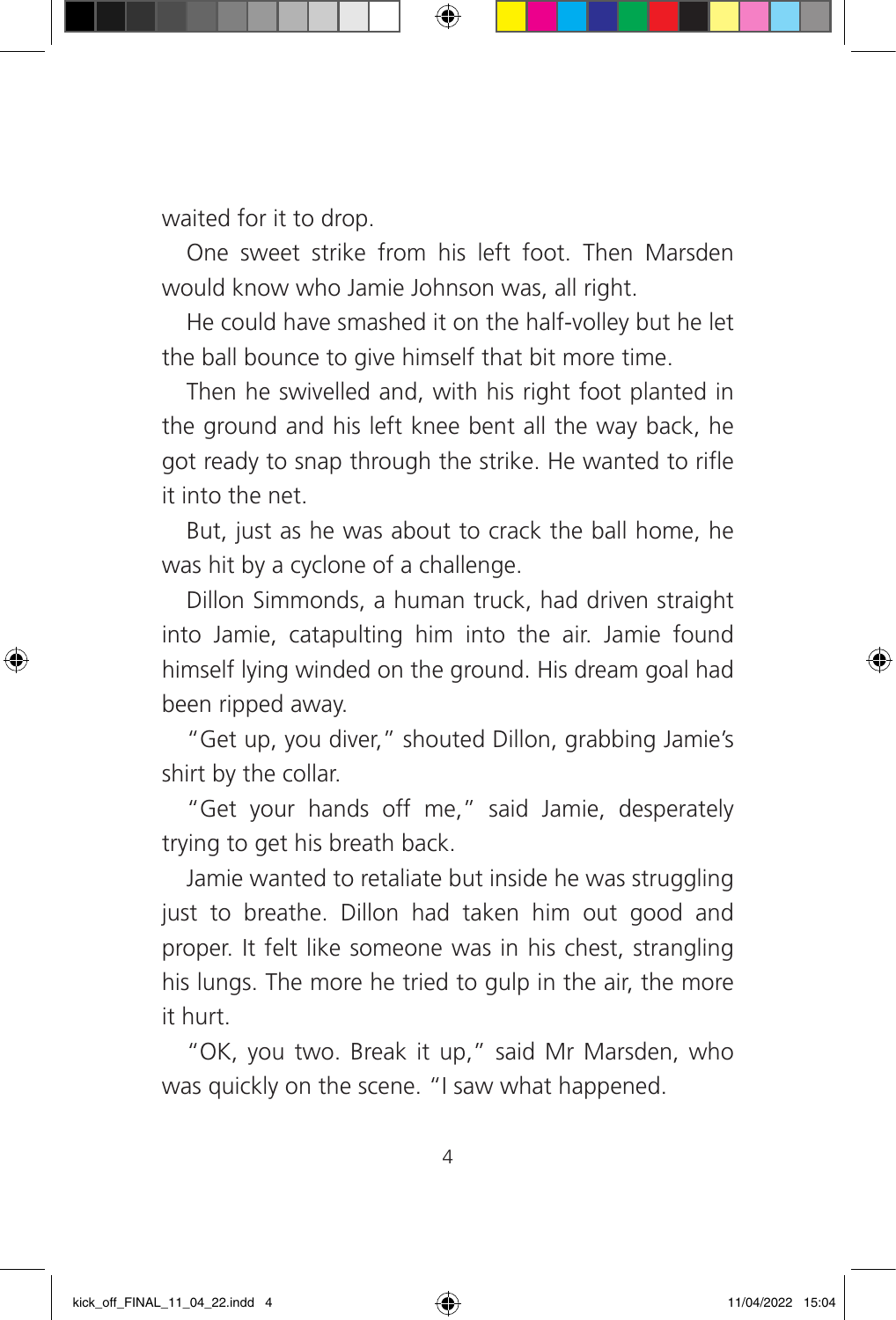$\bigoplus$ 

"You didn't make contact with the ball, Dillon – only the man. It's a penalty for the Reds." Marsden handed Jamie the ball.

 $\bigoplus$ 

◈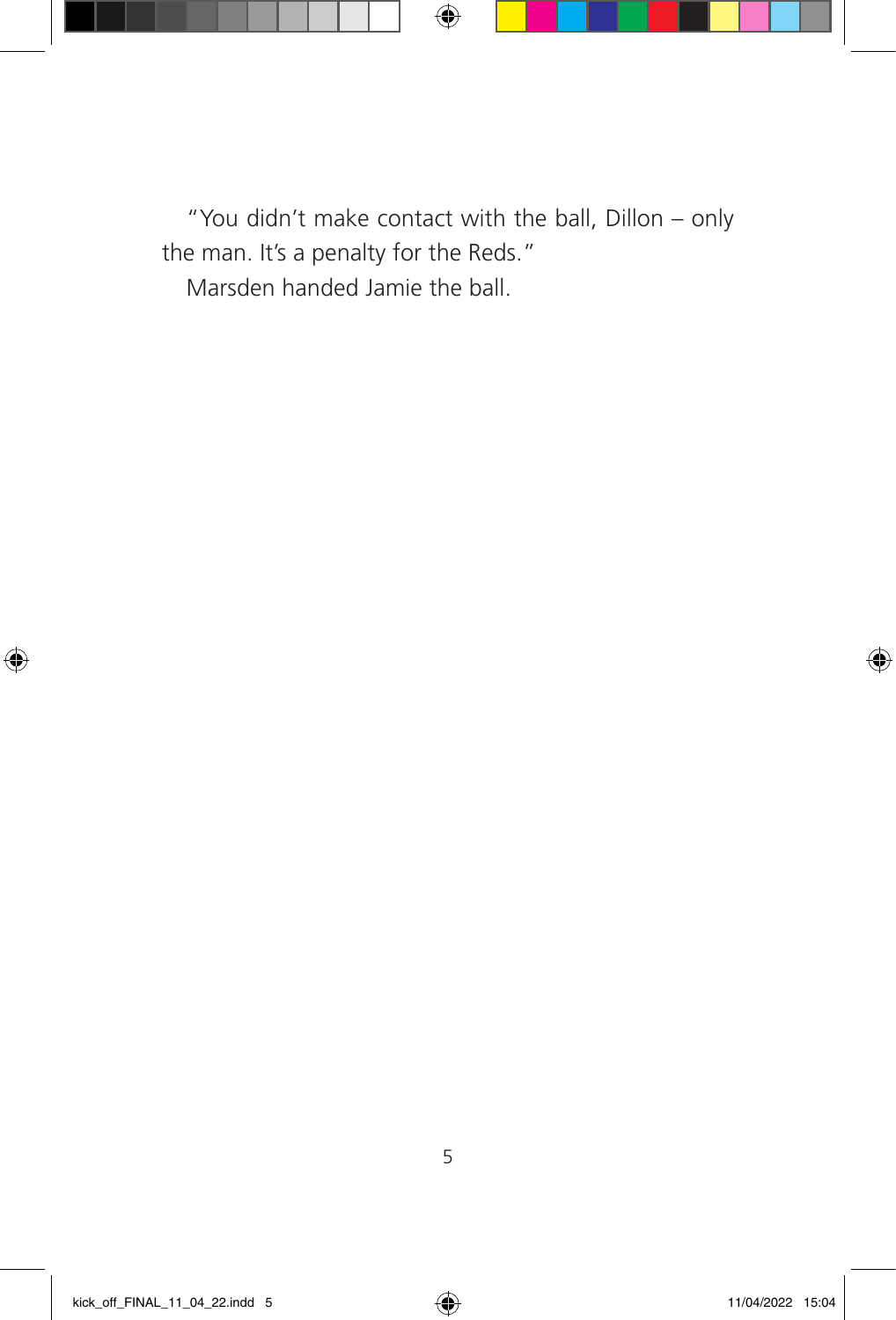# 2 ON THE SPC

Jamie looked around. Everyone else was just staring back at him. None of the others on his team had made a move to take the penalty. It had to be him.

Jamie knew it wasn't just the keeper that he was up against now. It was every other player on the pitch. No one wanted him to score – not even his own teammates. Why would they? It was their trial too and they all wanted to get into the A team just as badly as he did. Why would they want him to steal all the glory in the last minute?

Jamie reached down and placed the ball on the spot. At first a bump in the ground made the ball roll to the side. So Jamie picked the ball back up and stamped down hard on the spot to try and flatten it out. He could feel his heart thudding as he put the ball back down for a second time.

⊕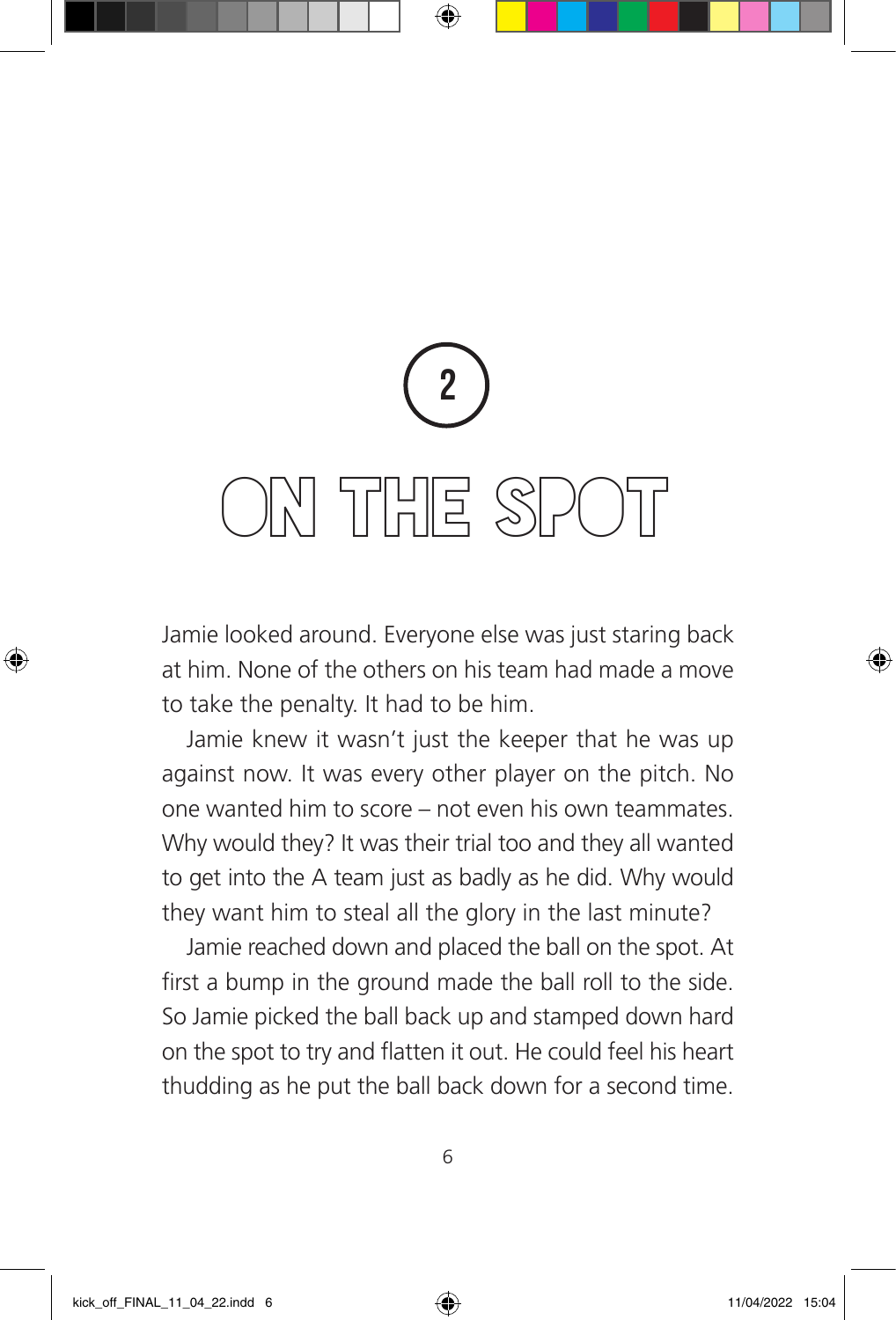"Good luck, muppet," said Dillon, standing right between Jamie and the goal. He was so close that Jamie could see the little droplets of spit coming out of his mouth as he spoke. "Make sure you don't MISS," he hissed.

Jamie fended Dillon's heavy frame out of the way. He needed to concentrate.

But it was hard. He wanted to be decisive but he was aware of the doubts sprouting up everywhere in his mind. Thousands of questions were all closing in on him at once: Power or placement? To the side? It might go wide. Straight down the middle? The keeper will save it.

Mr Marsden raised the whistle to his mouth. The burst of noise was the signal for Jamie to step forward.

"I can't miss, I can't miss," he said to himself as he walked towards the spot, head bowed.

And then everything went completely blank.

Jamie saw his feet run up to the ball but somehow he felt unable to control them. His mind and body were disconnected from each other. He was taking the penalty but he had no idea what he was actually going to do with it.

Then something very unlucky happened.

As Jamie moved to strike the ball with his left foot, his right foot dipped into a divot in the pitch, twisting his ankle.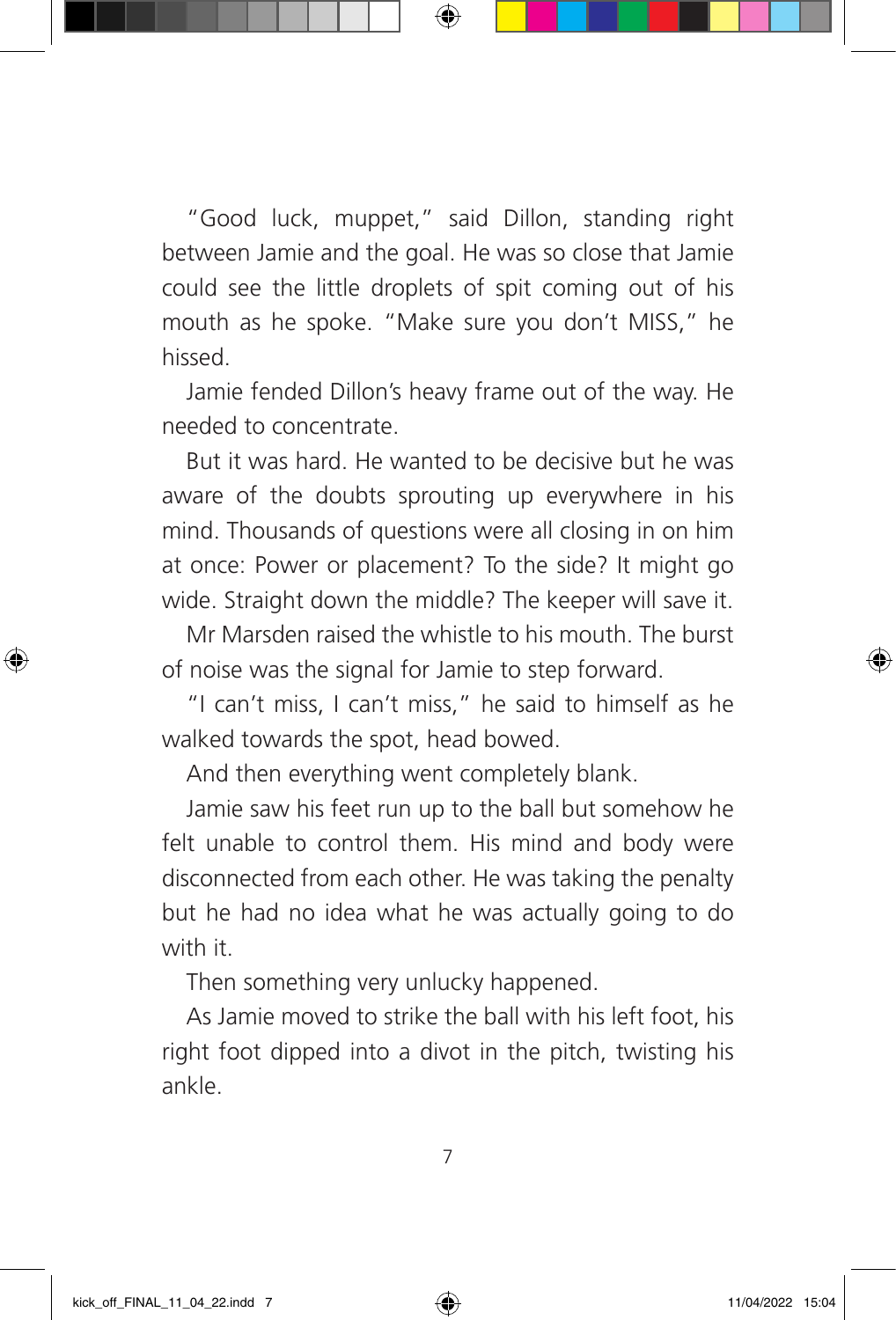It threw Jamie off balance completely. He started to fall over. He should have stopped, got himself together and taken another run-up. But he didn't. He still tried to take the penalty.

As he was falling to the ground, he flung his foot towards the ball so desperately, so violently, that his left boot actually flew off his foot.

It shot right up into the air.

Jamie yelled out in horror.

His boot rocketed skywards, doing somersaults as it went. Meanwhile, the ball that should have been flying into the back of the net was rolling slowly and painfully along the ground towards the goalkeeper's waiting hands.

Jamie could not believe it. This was his worst nightmare.

He started to hear something behind him. It was laughter. He turned around and saw that all the players on both sides were laughing. At him.

"That's the worst penalty I've ever seen! You're rubbish!" Dillon shouted, pointing straight at Jamie. "And this loser thinks he can play for the A's!"

Jamie's blood was boiling with rage, embarrassment and frustration. The sight and sound of Dillon's disgusting laugh was too much to take.

He shoved Dillon hard in the chest and walked away.

"Aaah," cried Dillon dramatically. He stumbled backwards and fell to the ground clutching his neck.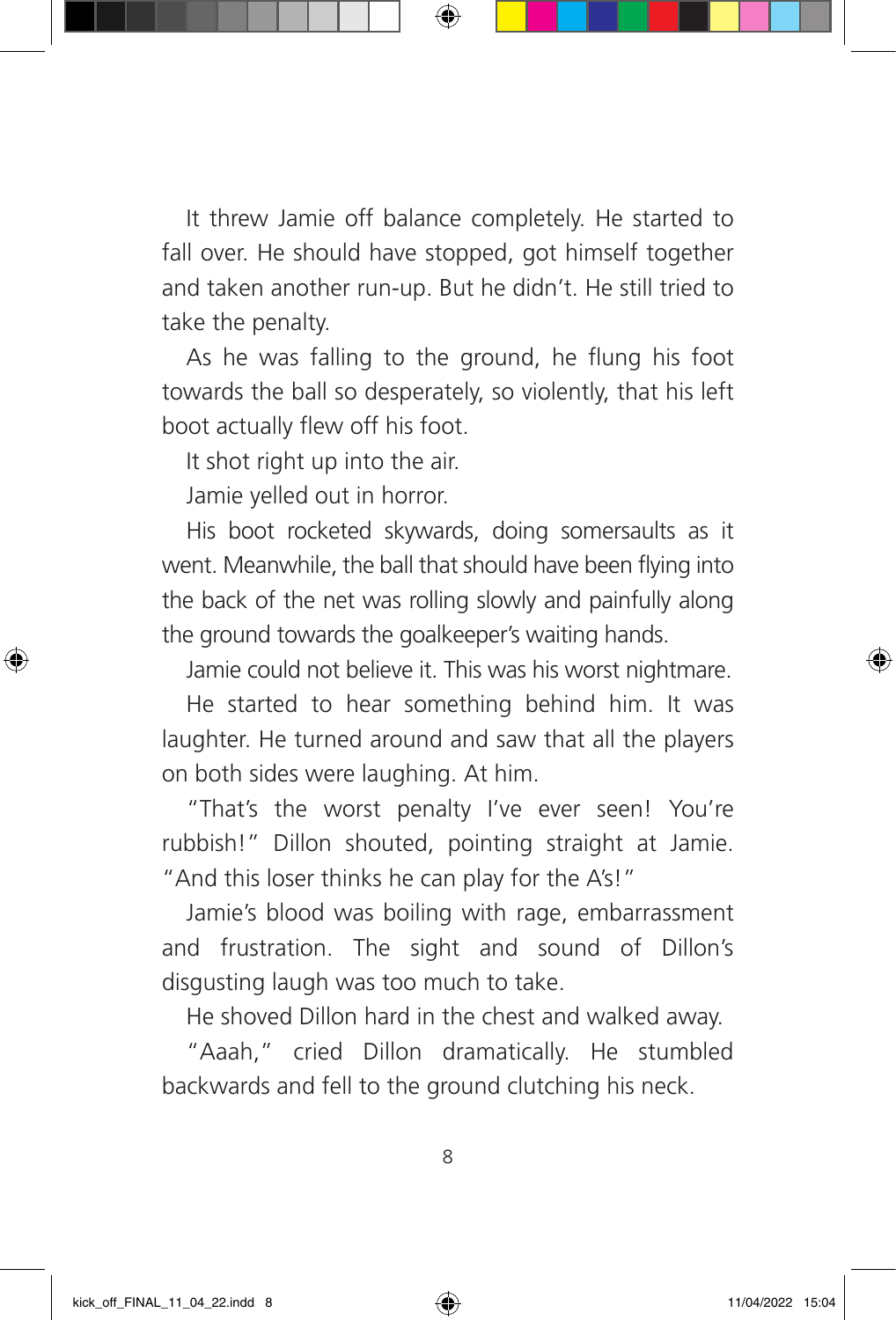Jamie couldn't believe what Dillon was doing. He was actually faking it. He was pretending Jamie had punched him!

"Aaah, ref!" protested Dillon, rolling on the ground in apparent agony. "He's done me, ref."

"Johnson, come here," said Marsden, beckoning Jamie with his finger. His voice was serious.

"You're not falling for that, are you, sir? He's taking the—"

"I'm not falling for anything." Marsden reached for his pocket.

"Sir! He's trying to con you. I didn't do anything!"

"Yes, you did, Jamie. I know you're upset about the penalty but you raised your hands to an opponent and you can't do that on a football pitch."

Marsden brandished the red card above his head so everyone could see.

Jamie had been sent off.

| KINGFIELD SCHOOL<br>LINDER 14s TRIAL MATCH<br><i>FULL-TIME RESULT</i> |                        |
|-----------------------------------------------------------------------|------------------------|
| <i>BLUES 1</i>                                                        | REDS O                 |
| <b>WALSH. 22</b>                                                      | JOHNSON MISSED PEN. 61 |
|                                                                       | JOHNSON SENT OFF. 62   |

◈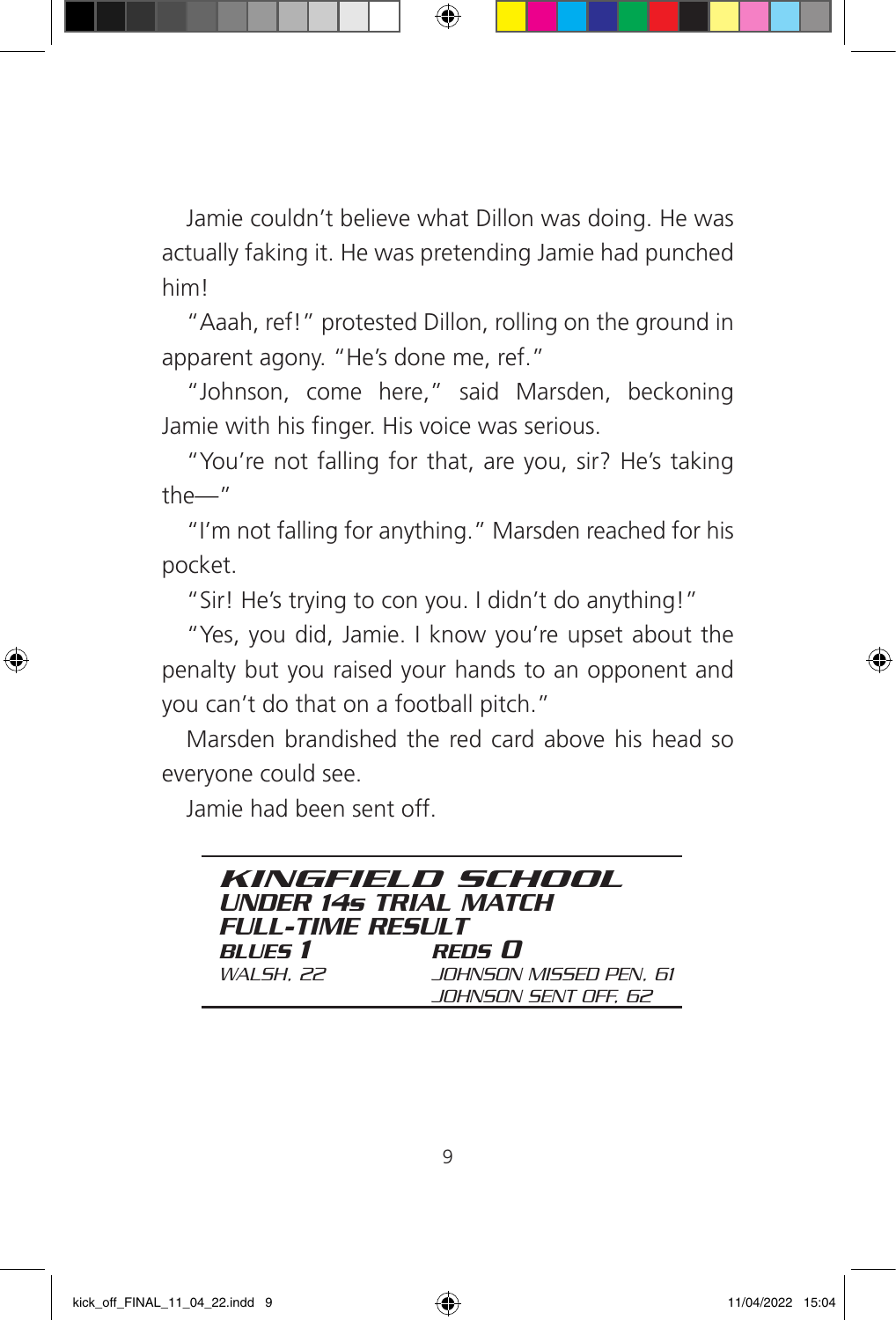As he trudged off, Jamie tried for the millionth time to work out why it was that Dillon hated him so much. Maybe it was because Jamie was new at Kingfield. He'd only joined the school in January. Before that, he'd been at The Grove, the other big school in the area and Kingfield's fiercest rivals.

Dillon despised The Grove. Jamie knew that much because they had played football against each other every year that Jamie had been at The Grove. It had always seemed like Dillon had been on a personal mission to kick lumps out of every single Grove player in every match they had played. The Grove were a good football school, though, and Jamie had been one of their top players. In last year's match between Kingfield and The Grove Jamie had scored twice and The Grove had won 3 – 1. Maybe that was the real reason that Dillon kept trying to slate Jamie.

But it wasn't Jamie's fault that he used to go to The Grove. He'd only gone there because that's where his mum had gone and she'd wanted him to go to the same school.

He'd actually been wanting to join Kingfield for ages. Not only was it much nearer to Jamie's house but Jack Marshall – Jamie's best mate – went there too. For ages Jamie had begged his mum to allow him to go to Kingfield and, finally, last October, Jamie's mum had given in and said he could join.

10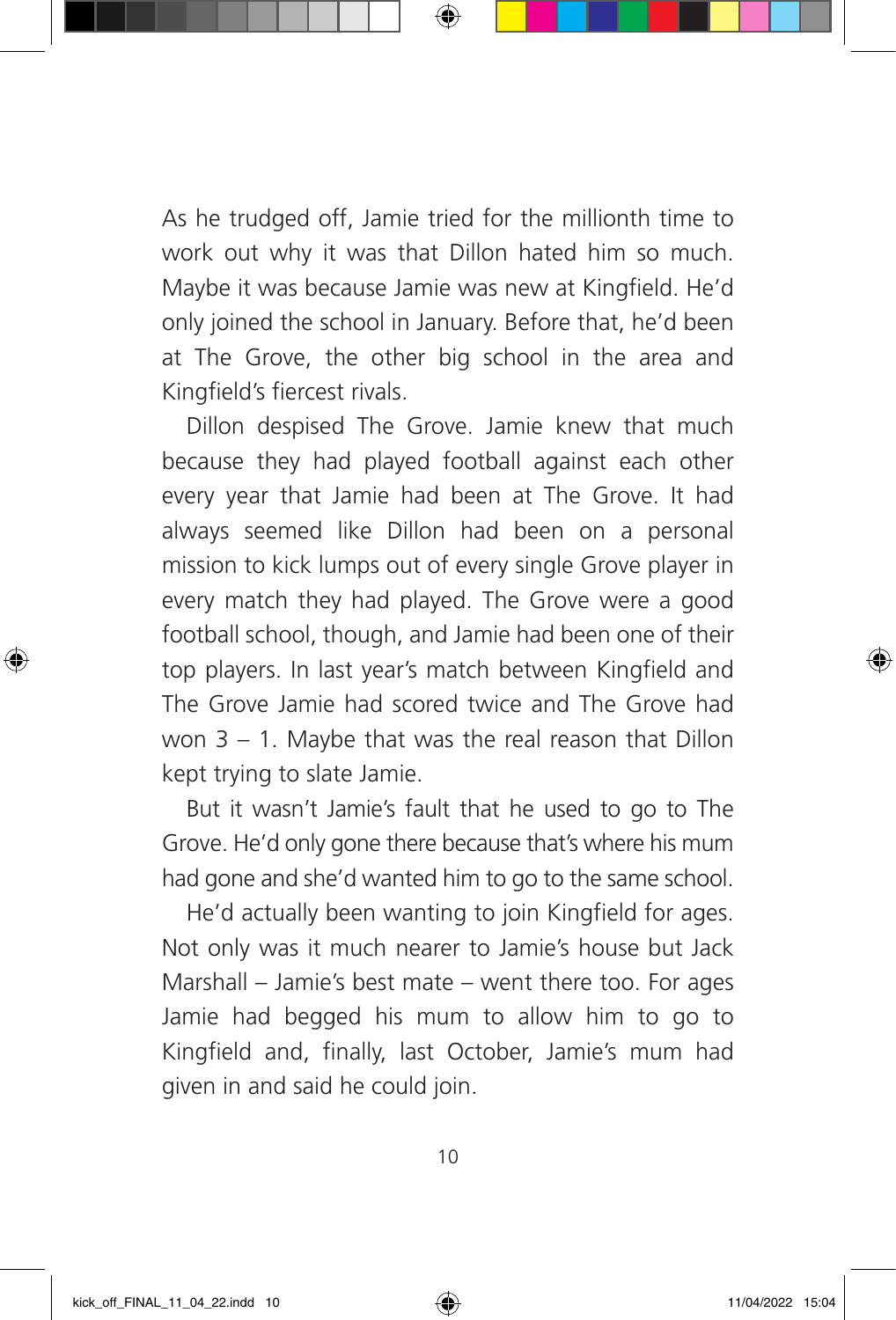When they'd found out that there was a space for him to start in January, Jamie had jumped at the chance, even if it was in the middle of the school year. Jamie's mum wasn't so sure but in the end she'd allowed it, on the condition that his school work didn't suffer.

Jamie had been so excited to start and to be at the same school as Jack, but life as a new boy at Kingfield hadn't been as easy as he'd thought.

Most people already had their group of friends. It was difficult for Jamie to get on with them. Sometimes he'd got into a bit of trouble on purpose, just to get noticed by the others. Plus he'd had Dillon on his case the whole time too. It had started right from Jamie's very first day, when Dillon had said that Jamie couldn't play in the football match during break.

Football was what had made Jamie popular at The Grove and he needed it to do the same for him at Kingfield. He'd waited months for the day to come when he could show Kingfield that he'd got some serious talent. He wanted people to go around the school talking about how good he was. He wanted to hear people talking next to their lockers about how fast he could sprint and how he could go around any defender. He wanted all the teachers to know that he was the best left winger in the school. And, most of all, he wanted some respect.

11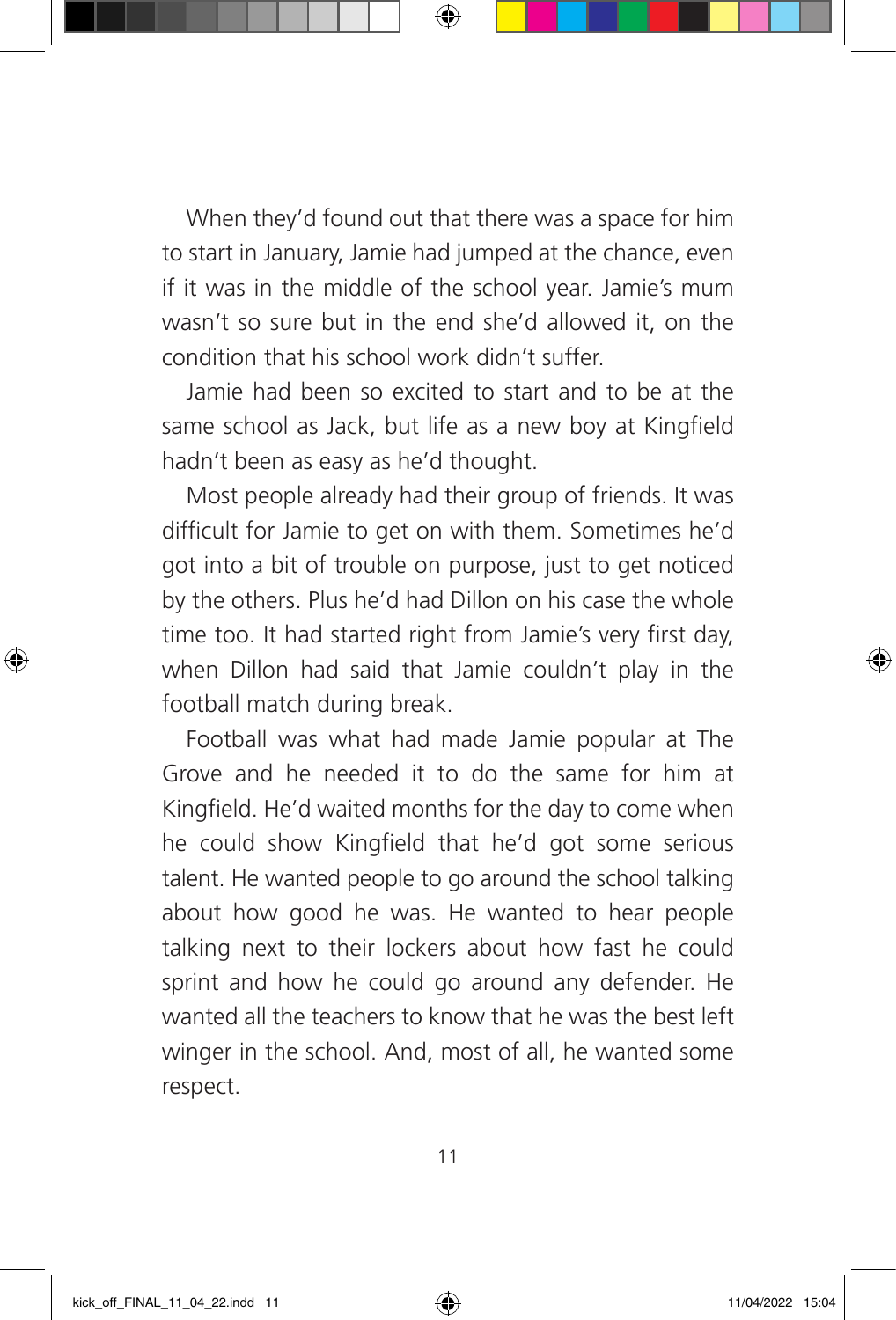Instead, what he had was twenty-one other boys laughing at how he had taken the worst penalty in the history of football. Great. Just great.

Jamie was the first out of the changing room after the game. He hated the communal showers. All the other boys were already starting to look like men. Jamie still looked like a scrawny boy. He was one of the younger kids in the year too; he'd only turned thirteen in May.

But today he had even more reason than normal not to want to stick around in the changing room too long. The others had stopped laughing now, but just looking at everyone was enough to remind Jamie what a fool he'd made of himself. He had to get away.

Jamie kicked the changing-room door open and stomped out. Two of the boys he'd become mates with, Tesh Prashad and Ollie Walsh, weren't far behind. Ollie was the one who'd scored the only goal in the trials. He was lucky – that goal had already booked him his spot in the A's for next year. Tesh would be in the B's, same as usual.

"You coming down the bus shelter?" asked Tesh as they left the school gates. "We're going to get some grub from the newsagent's and then pick up the bikes."

"Some of the girls are coming down," said Ollie, putting his arm around Jamie's shoulder. "You should call Jack."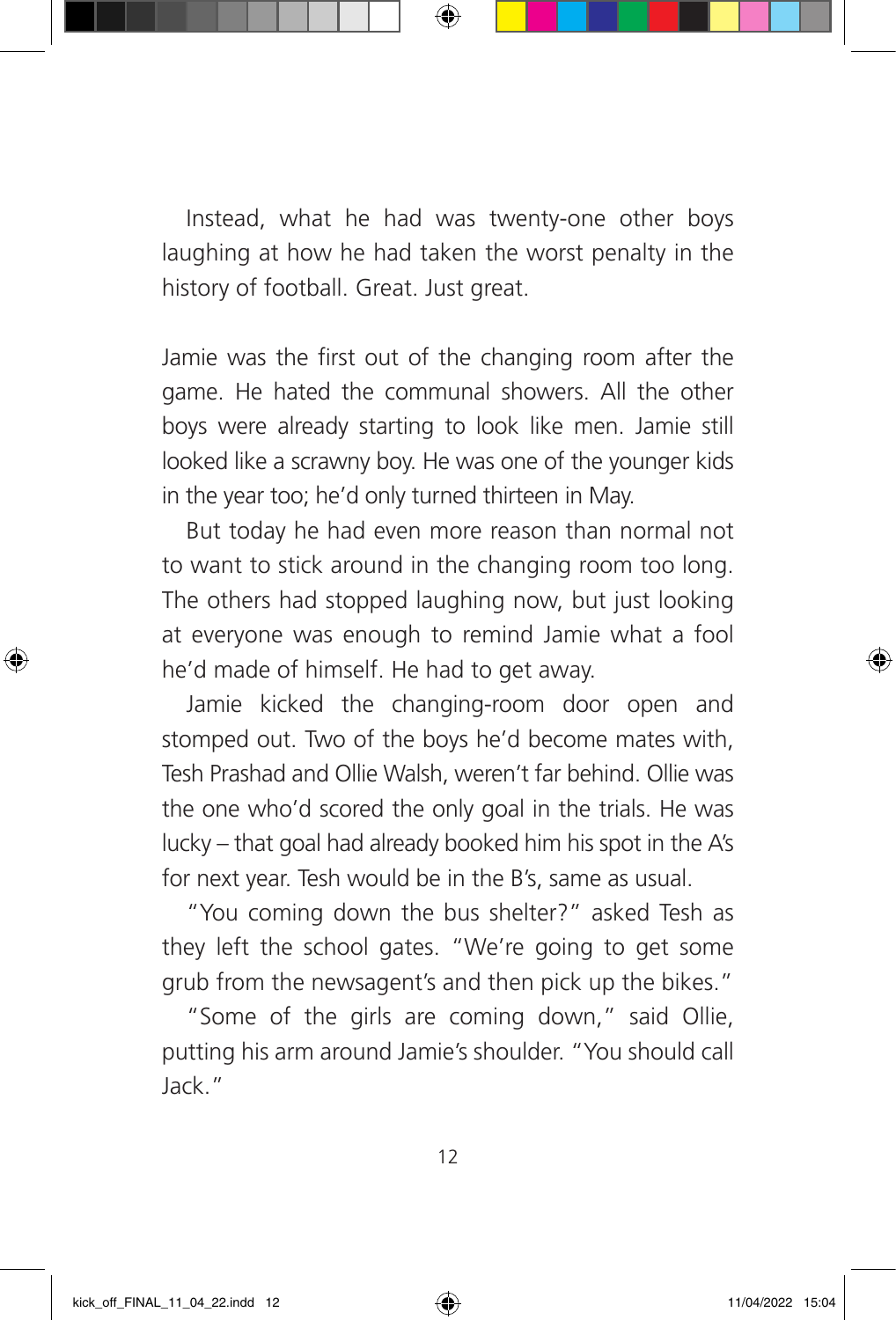Ollie and Tesh were happy. Of course they were. It was the last day of term. The summer holidays were just about to start.

⊕

Jamie should've been happy too. But he wasn't. He felt like he hated everyone – even his mates. Most of all, though, he was angry with himself. He'd expected so much from himself. He'd really built the trials up in his mind. And then he'd delivered nothing. Less than nothing.

"Nah, I've got stuff to do," he said, wriggling himself free. He wasn't in the mood for the bus shelter.

⊕

◈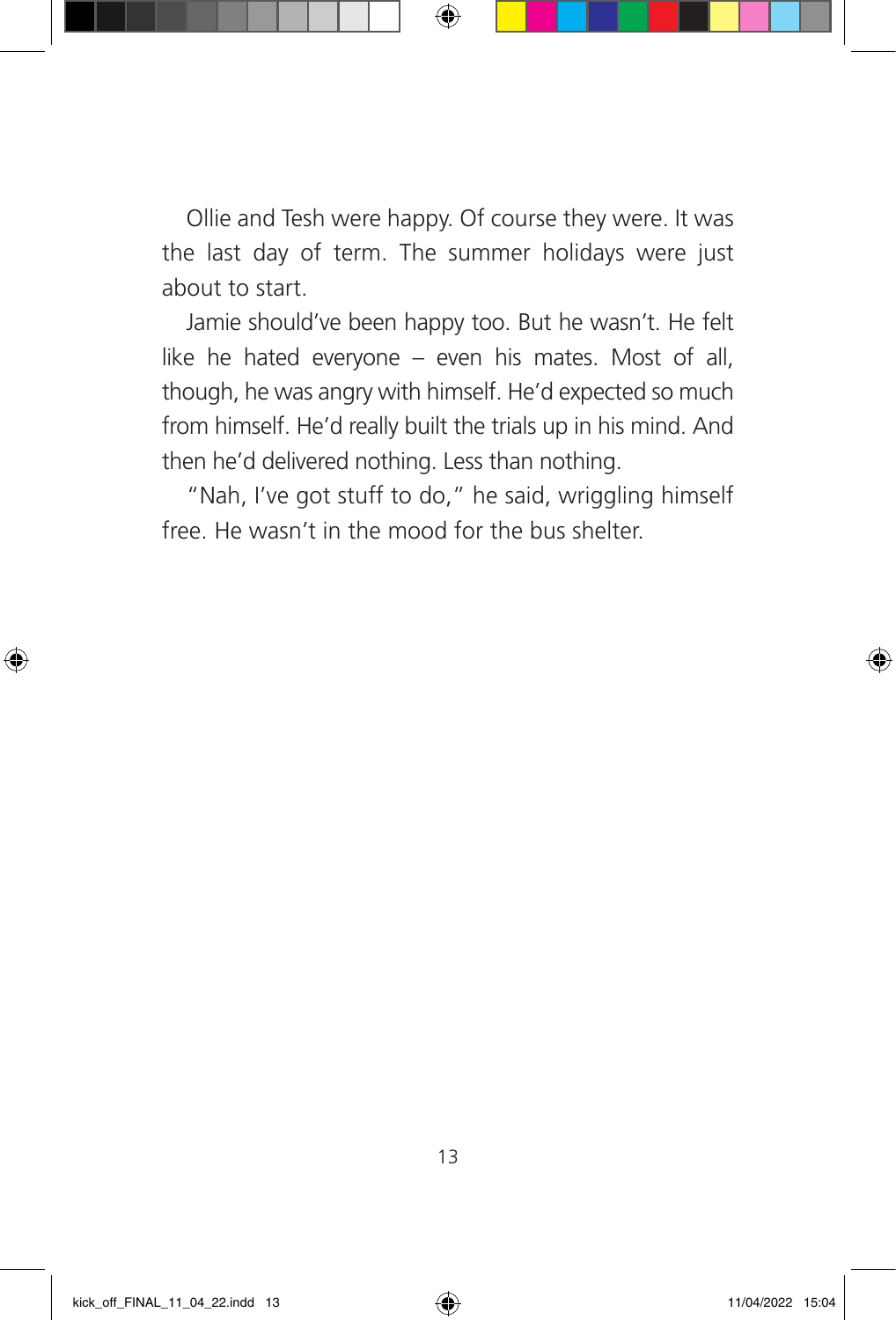# 3 A NEW FRIEN

Jamie only wanted to talk to one person.

Jamie's granddad seemed to be the only one in the whole world who didn't give Jamie any grief. He never told him what to do. Jamie couldn't stand being told what to do.

But when it came to football, Mike Johnson certainly knew what he was talking about. The Hawkstone United "Young Player of the Year" award that he'd won three seasons in a row forty years ago were all the qualifications he needed to gain Jamie's respect.

They both loved the Hawks and the fact that his granddad had played for them made him a legend in Jamie's eyes. When Jamie's dad had left home, Jamie's mum changed both of their surnames back to her maiden

⊕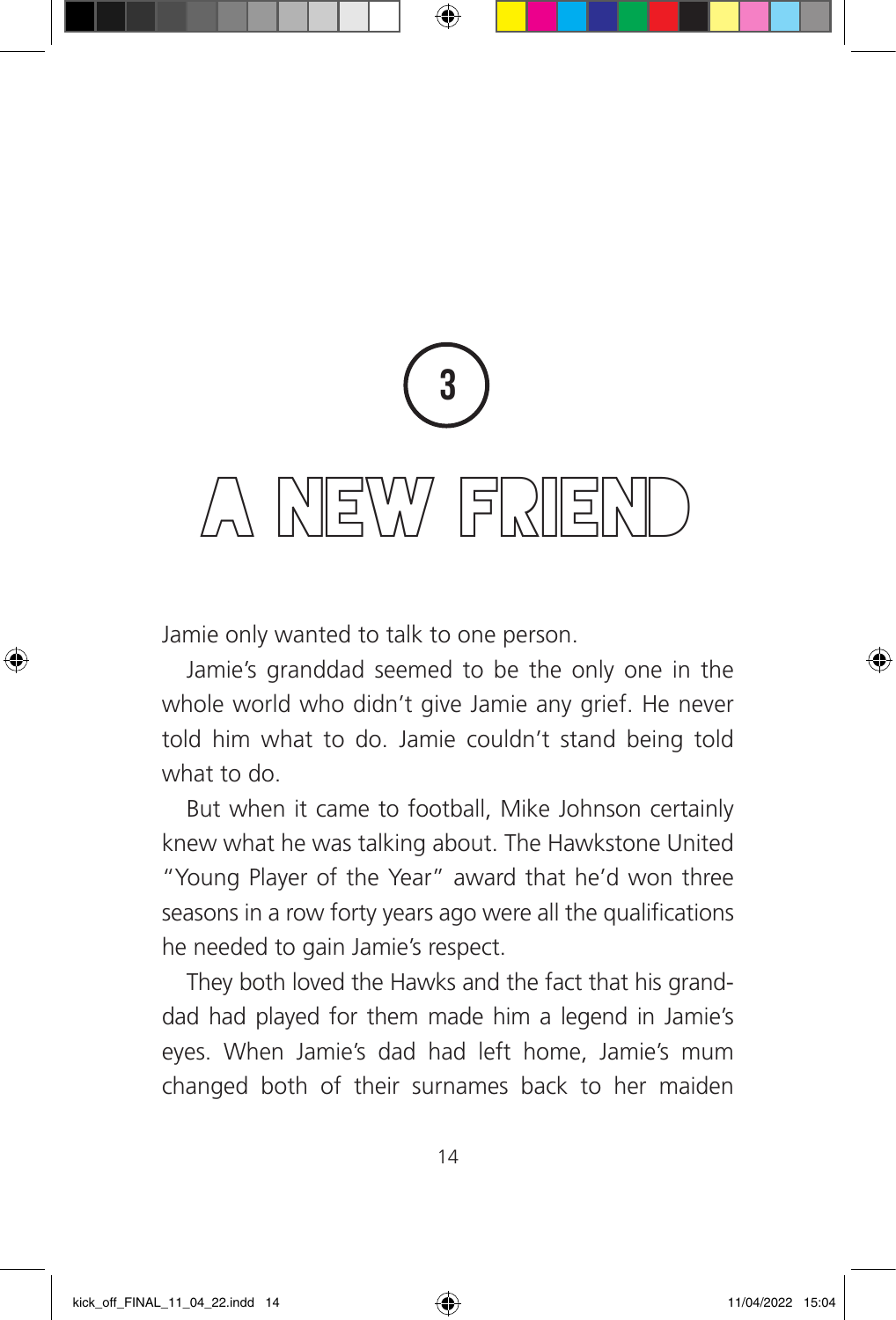name of Johnson. The older he got, the more proud Jamie felt that he had the same name as his granddad.

It wasn't like Jamie's granddad was trying to replace Jamie's dad. It was more that he was always there if Jamie needed him. They were friends as much as they were family, and he'd even asked Jamie to call him Mike rather than Granddad because he'd said that being called Granddad would make him feel like a right old pensioner.

Everyone said that had it not been for the knee injury, Jamie's granddad could have gone on to become one of the best players in Hawks history. Mike still took Jamie to see the Hawks play as often as he could, and when he sat next to Mike at the ground, Jamie always dreamed that one day he would be on the pitch playing for Hawkstone and Mike would be in the stands to see him do it. If he had the opportunity to make one wish in his life come true, that would be the one he would choose.

"Anyone can miss a penalty, JJ," said Mike.

Jamie had just told him what had happened. He'd taken the long route back from school through the park. He'd thought it might give him time to think of some positives from the trial. But it hadn't worked. Jamie couldn't remember one good thing he'd done in the whole game.

"The important thing is that you have the confidence to step up and take the next one when it comes along.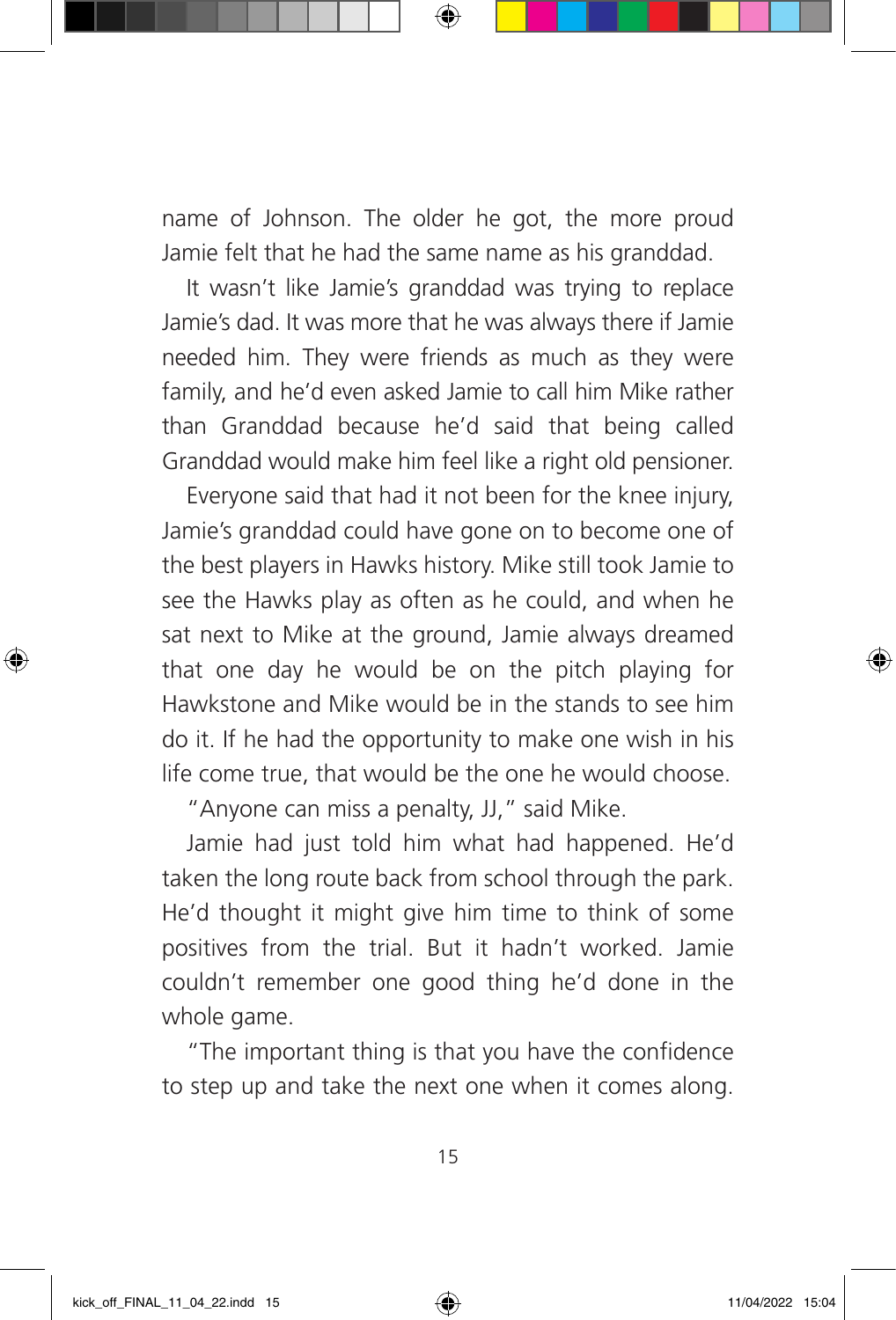Football is about taking chances."

"I know," said Jamie. "But this is more than just a mistake. I'm never gonna get in the A team now. I'll be lucky to get in the C team, I reckon."

⊕

"Hang on a minute, Jamie," said Mike, shaking his head. "The season hasn't even started yet and you're already writing yourself off, are you? The C team? You? Come on!"

"You didn't see it, Mike. It was so embarassing."

"It's irrelevant, Jamie. It's gone. What you need to do is keep your mind positive and stick at it. If everyone got what they wanted just by clicking their fingers, nothing would be worth wanting, would it?"

"Well, I don't know. . ."

"Jamie, are you good enough to get into the A's?" "I think so."

"You *think* so?"

⊕

"OK, yeah. I *am* good enough. I'm as good as any of them."

"Right, and you've got the whole of the holidays ahead of you now. So if you want to get in this team, then make it happen."

"How do I do that, then?"

"I suggest you go back to the beginning. Let's go outside."

They went out to the small garden at the back of the house.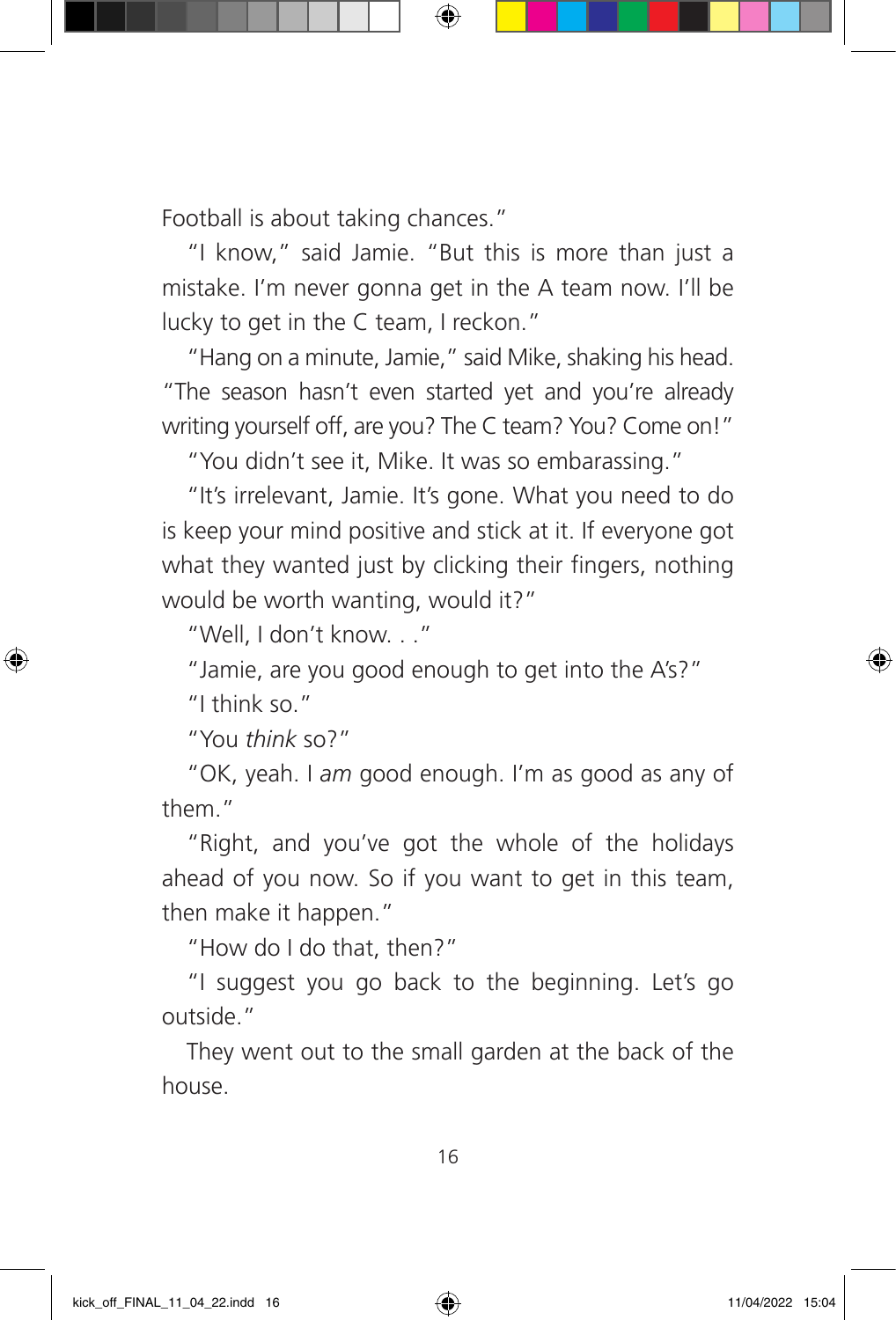"Wait here for a sec," said Mike, walking to the shed at the bottom of the garden. He moved slowly. He'd walked with a limp ever since the operations he'd had on his knee when he was younger.

The shadows were starting to lengthen now. Jamie looked at how massive his was on the garden fence. He wondered how tall he would be when he grew up.

When he came back, Mike was carrying something behind his back.

"What's this?" he said, presenting a football to Jamie.

"Don't you start," Jamie snapped. "I had a bad game but I still know what a football is."

Jamie reached to grab the ball.

But Mike held on tightly.

"Ah, but if you want to be a real player, JJ, this has to be more than a football. It has to be your friend. From what you're telling me, it's not your friend at the moment<sup>"</sup>

"What? My friend?" Jamie laughed. "How can a ball be my friend?"

"How do you make friends with anyone, Jamie? Spend some time together."

Mike handed the ball over.

"And make sure you use both feet, JJ. That right foot's not just for standing on!" he said, giving Jamie a wink as he went inside.

◈